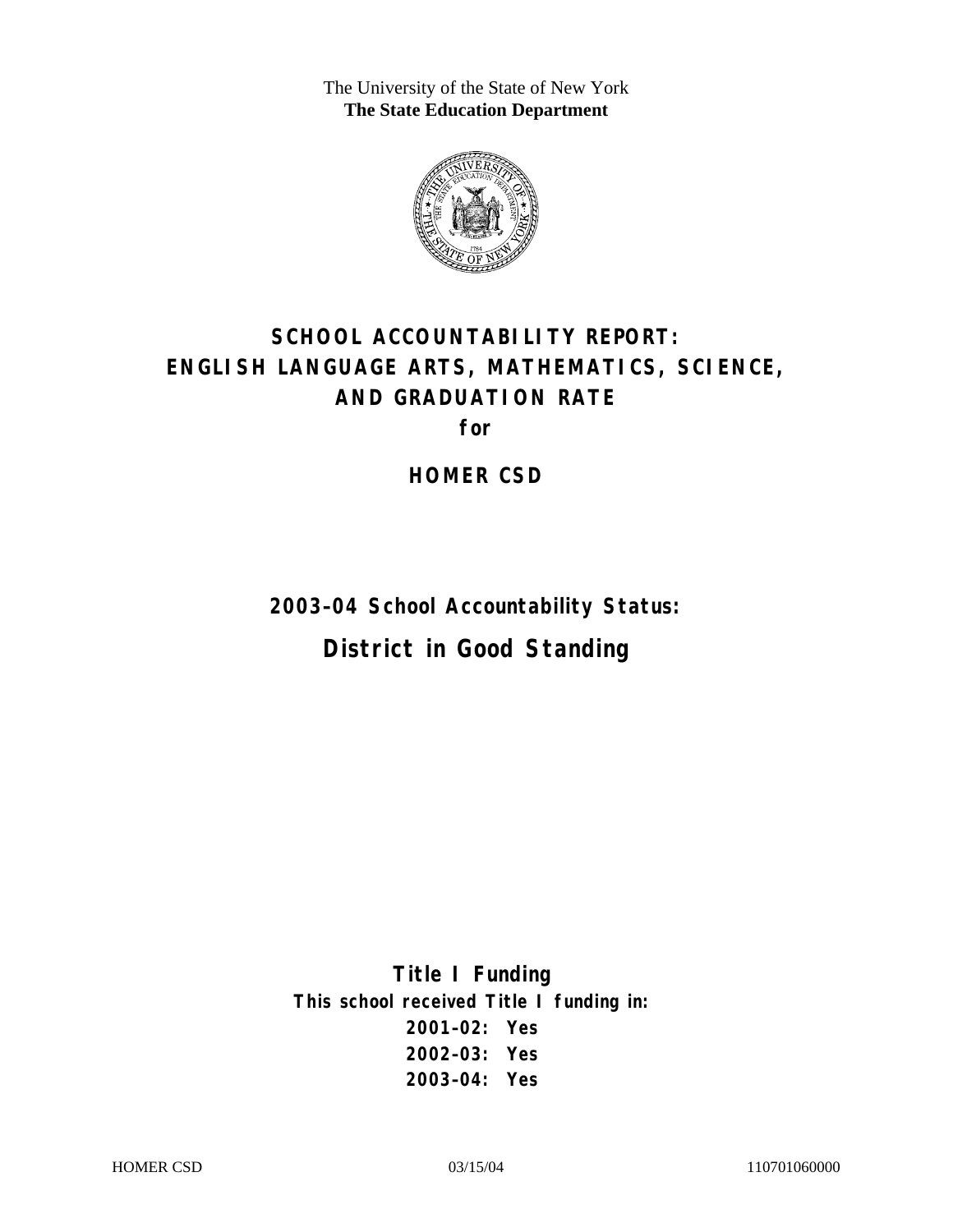#### **District/School Accountability Status Categories**

The list below defines the district or school status categories under New York State's district and school accountability system, which is divided into a Federal Title I component and a State component. A district or school that does not receive Title I funding in a school year does not have a federal status in that year. Schools receiving Title I funds that are not in good standing must provide school choice for their students; those in need of improvement year 2 and beyond must also provide Supplemental Education Services to eligible students. Other consequences for districts and schools not in good standing can be found at: www.emsc.nysed.gov/deputy/nclb/accountability/siinfo.htm. To be removed from any improvement status, a district or school must make Adequate Yearly Progress (AYP) for two consecutive years, or in the case of a School Under Registration Review, achieve the performance targets established for the school by the Commissioner.

**District/School in Good Standing:** A district or school is considered to be in good standing if it has not been identified as a District or School in Need of Improvement, Requiring Corrective Action, Planning for Restructuring, or Requiring Academic Progress, or as a School Under Registration Review.

**District/School Requiring Academic Progress:** Under the State component of New York's accountability system, a district or school that did not make AYP in the same grade and subject for two consecutive years is considered a School Requiring Academic Progress (Year 1) the following year. In each succeeding year that the school fails to make AYP, the year designation is incremented by one.

**District/School in Need of Improvement (Year 1):** A district or school that has not made AYP for two consecutive years in the same grade or subject while receiving Title I funds is considered a District/School in Need of Improvement (Year 1) the following year.

**District/School in Need of Improvement (Year 2):** A District or School in Need of Improvement (Year 1) that does not make AYP in the grade or subject for which it was identified while receiving Title I funds is considered a District or School in Need of Improvement (Year 2) the following year.

**District/School Requiring Corrective Action:** A District or School in Need of Improvement (Year 2) that does not make AYP in the grade or subject for which it was identified while receiving Title I funds is considered a District or School Requiring Corrective Action the following year.

**District/School Planning for Restructuring:** A District or School Requiring Corrective Action that does not make AYP in the grade or subject for which it was identified while receiving Title I funds is considered a District or School Planning for Restructuring the following year.

**School Under Registration Review (SURR):** Schools that are farthest from the State standard and have been determined by the Commissioner to be most in need of improvement are Schools Under Registration Review. These schools must achieve performance targets specified by the Commissioner of Education in their area(s) of identification within a prescribed timeframe or risk having their registration revoked by the Board of Regents.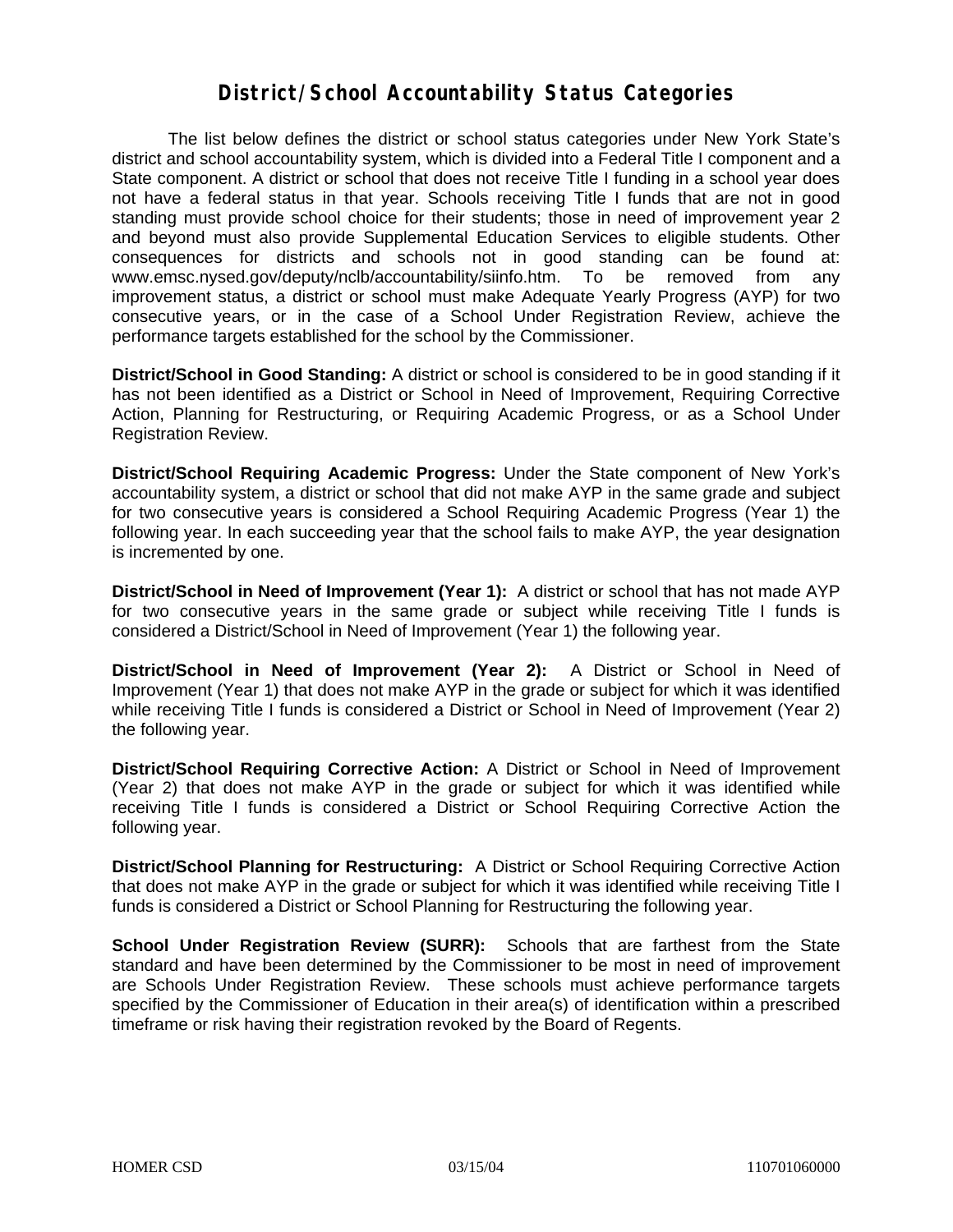## **Elementary-Level English Language Arts**

Definitions of terms, such as Performance Index and Effective Annual Measurable Objective (AMO), are in the glossary, which is the last page of this report.

**For a school to make Adequate Yearly Progress (AYP) in 2002–03, every accountability group must make AYP.** 

**For an accountability group to make AYP in 2002–03, it must** 

- 1. meet the 95 percent participation requirement (*2002–03 Participation*), *and*
- 2. *either* meet its Effective AMO *or* make safe harbor (*2002–03 Performance* and *Standards*).

To meet the participation requirement, 95 percent of the grade 4 enrollment in each accountability group with 40 or more students must

be tested. To meet the Effective AMO, the Performance Index for each group with 30 or more continuously enrolled students must equal or exceed the Effective AMO. To make safe harbor, the Performance Index of each of these groups must equal or exceed its ELA safe harbor target *and* the group must meet the elementary-level science qualification for safe harbor. (See the elementary-level science page of this report for further information on meeting the science qualification for safe harbor.)

*ELA Safe Harbor Targets:* The elementary-level 2002–03 ELA Safe Harbor Target is calculated by using the following equation: 2001–02 PI + (200 – the 2001–02 PI) <sup>×</sup> 0.10. The 2003–04 ELA Safe Harbor Target is calculated by using the following equation: 2002–03 PI + (200 – the 2002–03 PI)  $\times$  0.10. The 2003–04 target is provided for groups whose PI was below the Effective AMO in 2002–03.

|                                   |                       | 2002-03 Participation              | 2002-03 Performance*                                    |                      |                  | 2002-03 Standards                   |                                                           | 2003-04                                                      |                                                   |
|-----------------------------------|-----------------------|------------------------------------|---------------------------------------------------------|----------------------|------------------|-------------------------------------|-----------------------------------------------------------|--------------------------------------------------------------|---------------------------------------------------|
| <b>Accountability Group</b>       | Grade 4<br>Enrollment | Percent of<br>Enrollment<br>Tested | Count of<br>Continuously<br>Enrolled<br><b>Students</b> | Performance<br>Index | Effective<br>AMO | <b>ELA Safe</b><br>Harbor<br>Target | Met the<br>Science<br>Qualification<br>for Safe<br>Harbor | <b>Made</b><br><b>AYP</b> in<br><b>ELA</b> in<br>$2002 - 03$ | <b>ELA Safe</b><br><b>Harbor</b><br><b>Target</b> |
| All Students                      | 174                   | 100%                               | 170                                                     | 151                  | 115              |                                     |                                                           | <b>Yes</b>                                                   |                                                   |
| <b>Students with Disabilities</b> | 17                    |                                    | 16                                                      |                      |                  |                                     |                                                           |                                                              |                                                   |
| American Indian/Alaskan Native    |                       |                                    |                                                         |                      |                  |                                     |                                                           |                                                              |                                                   |
| <b>Black</b>                      | $\overline{2}$        |                                    | 2                                                       |                      |                  |                                     |                                                           |                                                              |                                                   |
| Hispanic                          | 2                     |                                    | $\overline{2}$                                          |                      |                  |                                     |                                                           |                                                              |                                                   |
| Asian or Pacific Islander         |                       |                                    |                                                         |                      |                  |                                     |                                                           |                                                              |                                                   |
| White                             | 169                   | 100%                               | 165                                                     | 150                  | 115              |                                     |                                                           | <b>Yes</b>                                                   |                                                   |
| Limited English Proficient        | 3                     |                                    | 3                                                       |                      |                  |                                     |                                                           |                                                              |                                                   |
| Economically Disadvantaged        | 40                    | 100%                               | 40                                                      | 98                   | 108              | 108                                 | Yes                                                       | <b>No</b>                                                    | 108                                               |
| Final AYP Determination           |                       |                                    |                                                         |                      |                  |                                     |                                                           | <b>No</b>                                                    |                                                   |

\*For schools with fewer than 30 continuously enrolled tested students in 2002–03, data for 2001–02 and 2002–03 were combined to determine counts and PIs.

\*\*Groups with a "\*\*" are not required to meet the science qualification for safe harbor to make safe harbor in English and mathematics because fewer than 30 students in the group were administered the science test.

**State accountability status in elementary-level English language arts: District in Good Standing** 

Title I accountability status in elementary-level English language arts: District in Good Standing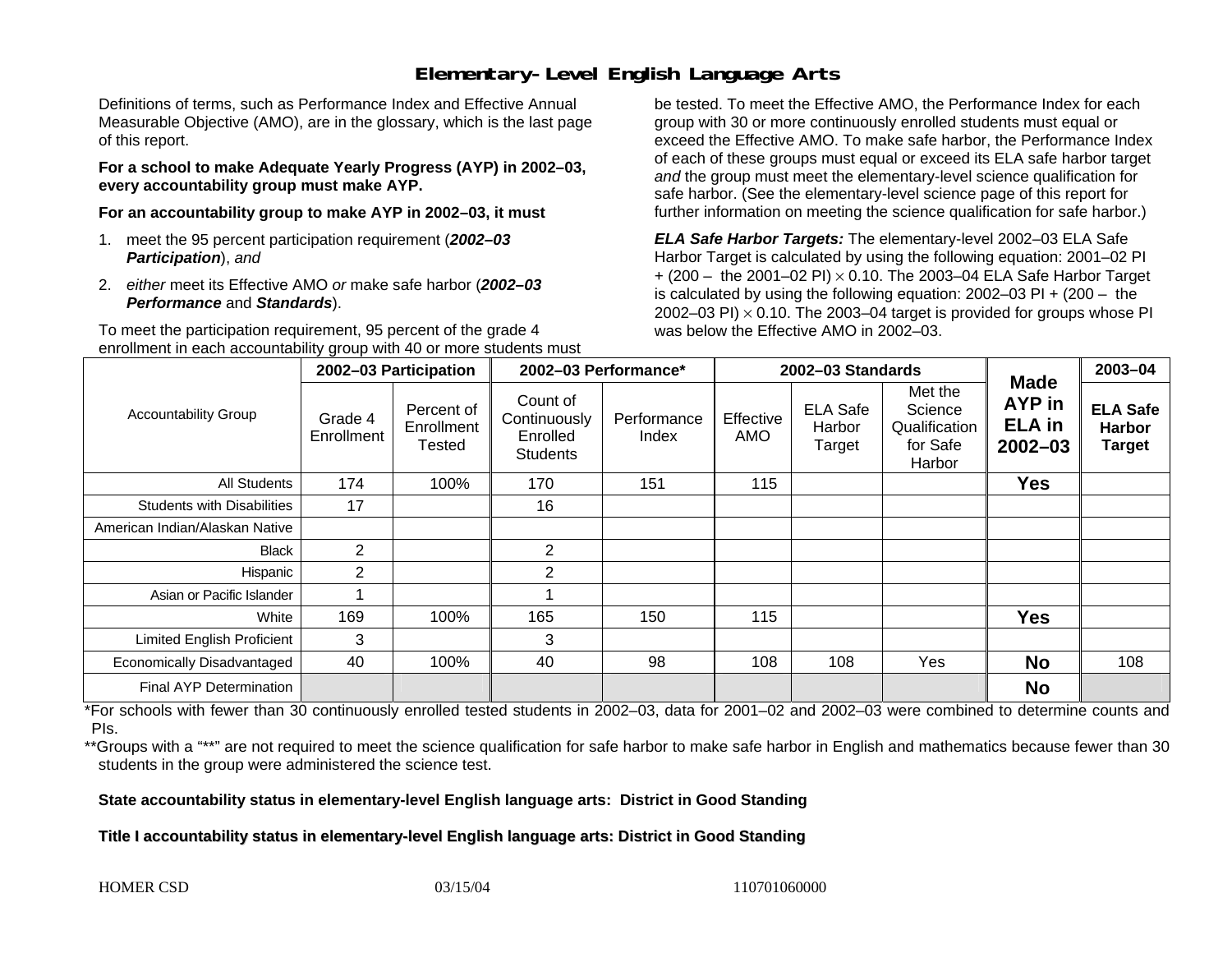## **Elementary-Level Mathematics**

Definitions of terms, such as Performance Index and Effective Annual Measurable Objective (AMO), are in the glossary, which is the last page of this report.

**For a school to make Adequate Yearly Progress (AYP) in 2002–03, every accountability group must make AYP.** 

**For an accountability group to make AYP in 2002–03, it must** 

- 1. meet the 95 percent participation requirement (*2002–03 Participation*), *and*
- 2. *either* meet its Effective AMO *or* make safe harbor (*2002–03 Performance* and *Standards*).

To meet the participation requirement, 95 percent of the grade 4 enrollment in each accountability group with 40 or more students must

be tested. To meet the Effective AMO, the Performance Index for each group with 30 or more continuously enrolled students must equal or exceed the Effective AMO. To make safe harbor, the Performance Index of each of these groups must equal or exceed its math safe harbor target *and* the group must meet the elementary-level science qualification for safe harbor. (See the elementary-level science page of this report for further information on meeting the science qualification for safe harbor.)

*Math Safe Harbor Targets:* The elementary-level 2002–03 Math Safe Harbor Target is calculated by using the following equation: 2001–02 PI + (200 – the 2001–02 PI) × 0.10. The 2003–04 Math Safe Harbor Target is calculated by using the following equation: 2002–03 PI + (200  $-$  the 2002–03 PI)  $\times$  0.10. The 2003–04 target is provided for groups whose PI was below the Effective AMO in 2002–03.

|                                   | 2002-03 Participation |                                    | 2002-03 Performance*                                    |                      |                         | 2002-03 Standards             |                                                           | 2003-04                                                       |                                                    |
|-----------------------------------|-----------------------|------------------------------------|---------------------------------------------------------|----------------------|-------------------------|-------------------------------|-----------------------------------------------------------|---------------------------------------------------------------|----------------------------------------------------|
| <b>Accountability Group</b>       | Grade 4<br>Enrollment | Percent of<br>Enrollment<br>Tested | Count of<br>Continuously<br>Enrolled<br><b>Students</b> | Performance<br>Index | Effective<br><b>AMO</b> | Math Safe<br>Harbor<br>Target | Met the<br>Science<br>Qualification<br>for Safe<br>Harbor | <b>Made</b><br><b>AYP</b> in<br><b>Math in</b><br>$2002 - 03$ | <b>Math Safe</b><br><b>Harbor</b><br><b>Target</b> |
| All Students                      | 173                   | 100%                               | 168                                                     | 171                  | 128                     |                               |                                                           | <b>Yes</b>                                                    |                                                    |
| <b>Students with Disabilities</b> | 17                    |                                    | 16                                                      |                      |                         |                               |                                                           |                                                               |                                                    |
| American Indian/Alaskan Native    |                       |                                    |                                                         |                      |                         |                               |                                                           |                                                               |                                                    |
| <b>Black</b>                      | 2                     |                                    | 2                                                       |                      |                         |                               |                                                           |                                                               |                                                    |
| Hispanic                          | $\overline{2}$        |                                    | 2                                                       |                      |                         |                               |                                                           |                                                               |                                                    |
| Asian or Pacific Islander         |                       |                                    |                                                         |                      |                         |                               |                                                           |                                                               |                                                    |
| White                             | 168                   | 100%                               | 163                                                     | 171                  | 128                     |                               |                                                           | <b>Yes</b>                                                    |                                                    |
| <b>Limited English Proficient</b> | 3                     |                                    | 3                                                       |                      |                         |                               |                                                           |                                                               |                                                    |
| Economically Disadvantaged        | 38                    |                                    | 38                                                      | 139                  | 120                     |                               |                                                           | <b>Yes</b>                                                    |                                                    |
| <b>Final AYP Determination</b>    |                       |                                    |                                                         |                      |                         |                               |                                                           | <b>Yes</b>                                                    |                                                    |

\*For schools with fewer than 30 continuously enrolled tested students in 2002–03, data for 2001–02 and 2002–03 were combined to determine counts and PIs. \*\*Groups with a "\*\*" are not required to meet the science qualification for safe harbor to make safe harbor in English and mathematics because fewer than 30 students in the group were administered the science test.

**State accountability status in elementary-level mathematics: District in Good Standing** 

Title I accountability status in elementary-level mathematics: District in Good Standing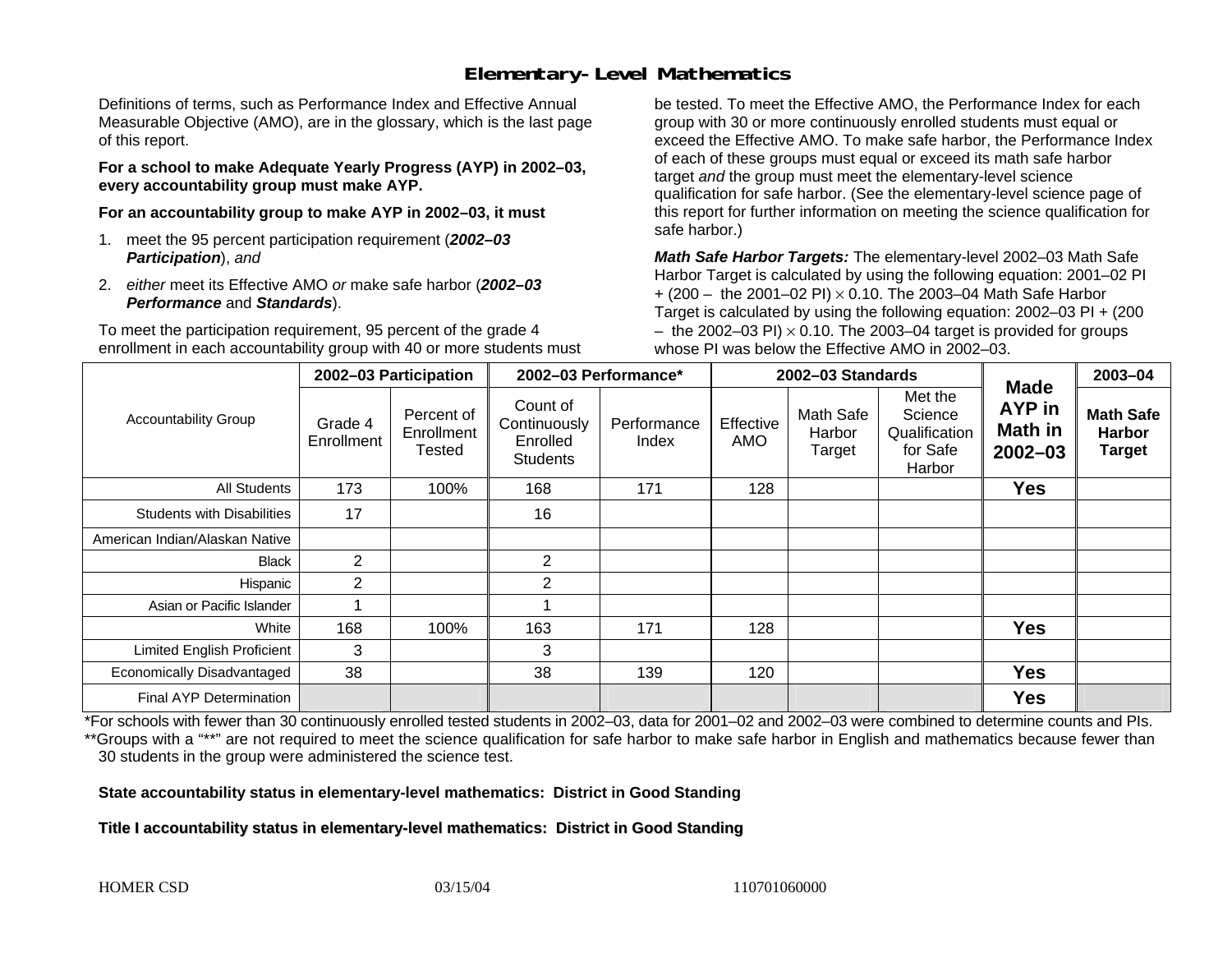### **Elementary-Level Science**

Definitions of terms, such as Progress Target and Adequate Yearly Progress (AYP), are in the glossary, which is the last page of this report.

*Made AYP in Science in 2002–03:* For a school to make AYP in science, the Percent At or Above SDL for the "All Students" group must equal or exceed the State Science Standard or the Science Progress Target.

**State Designated Level (SDL):** The score that students taking the elementary-level science test must equal or exceed on the written portion of the test to meet the State Science Standard.

*Qualification for Safe Harbor in Elementary-Level ELA and Math:* For an accountability group to be considered Qualified for Safe Harbor in Elementary-Level ELA and Math, the Percent At or Above SDL must equal or exceed the State Science Standard or the Science Progress Target in elementary-level science for that group. Groups with fewer than 30 students tested in elementary-level science are not subject to this qualification criterion.

*Science Progress Targets:* The elementary-level 2002–03 Science Progress Target is calculated by adding one point to the 2001–02 Percent At or Above SDL. The 2003–04 Science Progress Target is calculated by multiplying the 2002–03 Percent At or Above SDL by two and then adding one point. The 2003–04 target is provided for groups whose Percent At or Above SDL was below the State Science Standard in 2002–03.

|                                   |                                                         | 2002-03 Performance*       | 2002-03 Standards            |                               |                                             | $2002 - 03$                                                             | 2003-04                       |
|-----------------------------------|---------------------------------------------------------|----------------------------|------------------------------|-------------------------------|---------------------------------------------|-------------------------------------------------------------------------|-------------------------------|
| <b>Accountability Group</b>       | Count of<br>Continuously<br>Enrolled<br><b>Students</b> | Percent At or<br>Above SDL | State<br>Science<br>Standard | Science<br>Progress<br>Target | <b>Made AYP</b><br>in Science<br>in 2002-03 | Qualified for<br>Safe Harbor in<br>Elementary-<br>Level ELA and<br>Math | Science<br>Progress<br>Target |
| All Students                      | 165                                                     | 78                         | 40                           |                               | <b>Yes</b>                                  | Yes                                                                     |                               |
| <b>Students with Disabilities</b> | 15                                                      |                            |                              |                               |                                             |                                                                         |                               |
| American Indian/Alaskan Native    |                                                         |                            |                              |                               |                                             |                                                                         |                               |
| <b>Black</b>                      | 2                                                       |                            |                              |                               |                                             |                                                                         |                               |
| Hispanic                          | 2                                                       |                            |                              |                               |                                             |                                                                         |                               |
| Asian or Pacific Islander         |                                                         |                            |                              |                               |                                             |                                                                         |                               |
| White                             | 160                                                     | 78                         | 40                           |                               |                                             | <b>Yes</b>                                                              |                               |
| Limited English Proficient        | 3                                                       |                            |                              |                               |                                             |                                                                         |                               |
| Economically Disadvantaged        | 36                                                      | 50                         | 40                           |                               |                                             | Yes                                                                     |                               |
| <b>Final AYP Determination</b>    |                                                         |                            |                              |                               | <b>Yes</b>                                  |                                                                         |                               |

\*For schools with fewer than 30 continuously enrolled students in 2002–03, data for 2001–02 and 2002–03 were combined to determine counts and percents at or above SDL.

#### **State accountability status in elementary-level science: District in Good Standing**

#### Title I accountability status in elementary-level science: District in Good Standing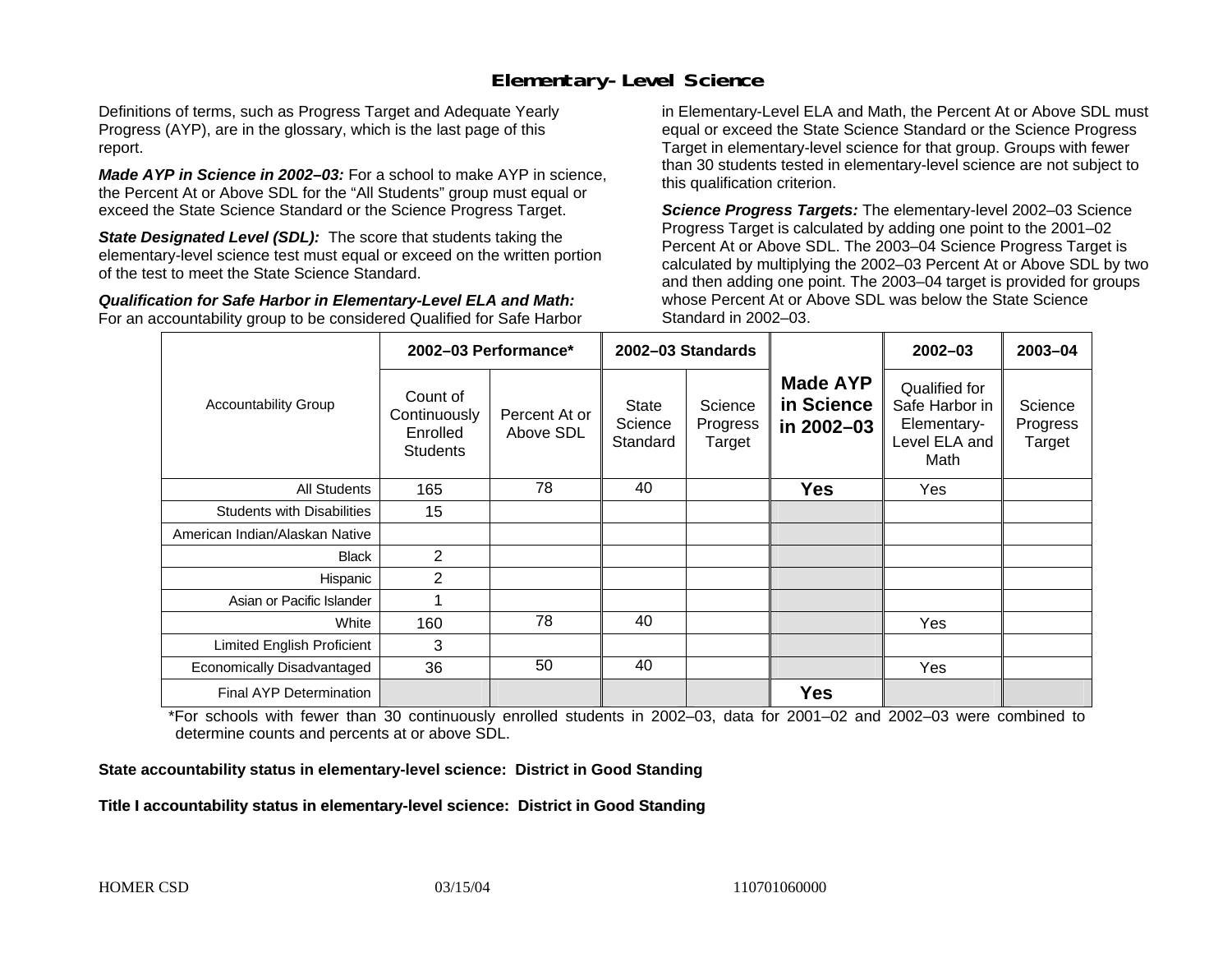### **Middle-Level English Language Arts**

Definitions of terms, such as Performance Index and Effective Annual Measurable Objective (AMO), are in the glossary, which is the last page of this report.

**For a school to make Adequate Yearly Progress (AYP) in 2002–03, every accountability group must make AYP.** 

**For an accountability group to make AYP in 2002–03, it must** 

- 1. meet the 95 percent participation requirement (*2002–03 Participation*), *and*
- 2. *either* meet its Effective AMO *or* make safe harbor (*2002–03 Performance* and *Standards*).

To meet the participation requirement, 95 percent of the grade 8 enrollment in each accountability group with 40 or more students must

be tested. To meet the Effective AMO, the Performance Index for each group with 30 or more continuously enrolled students must equal or exceed the Effective AMO. To make safe harbor, the Performance Index of each of these groups must equal or exceed its ELA safe harbor target *and* the group must meet the middle-level science qualification for safe harbor. (See the middle-level science page of this report for further information on meeting the science qualification for safe harbor.)

*ELA Safe Harbor Targets:* The middle-level *2002–03* ELA Safe Harbor Target is calculated by using the following equation: 2001–02 PI + (200  $-$  the 2001–02 PI)  $\times$  0.10. The 2003–04 ELA Safe Harbor Target is  $\,$ calculated by using the following equation:  $2002-03$  PI +  $(200 -$  the 2002–03 PI)  $\times$  0.10. The 2003–04 target is provided for groups whose PI was below the Effective AMO in 2002–03.

|                                   | 2002-03 Participation |                                    | 2002-03 Performance*                                    |                      |                  | 2002-03 Standards                   | <b>Made</b>                                               | $2003 - 04$                            |                                                   |
|-----------------------------------|-----------------------|------------------------------------|---------------------------------------------------------|----------------------|------------------|-------------------------------------|-----------------------------------------------------------|----------------------------------------|---------------------------------------------------|
| <b>Accountability Group</b>       | Grade 8<br>Enrollment | Percent of<br>Enrollment<br>Tested | Count of<br>Continuously<br>Enrolled<br><b>Students</b> | Performance<br>Index | Effective<br>AMO | <b>ELA Safe</b><br>Harbor<br>Target | Met the<br>Science<br>Qualification<br>for Safe<br>Harbor | AYP in<br><b>ELA</b> in<br>$2002 - 03$ | <b>ELA Safe</b><br><b>Harbor</b><br><b>Target</b> |
| All Students                      | 199                   | 99%                                | 195                                                     | 128                  | 99               |                                     |                                                           | <b>Yes</b>                             |                                                   |
| <b>Students with Disabilities</b> | 33                    |                                    | 32                                                      | 47                   | 90               | 90                                  | $***$                                                     | <b>No</b>                              | 62                                                |
| American Indian/Alaskan Native    |                       |                                    |                                                         |                      |                  |                                     |                                                           |                                        |                                                   |
| <b>Black</b>                      |                       |                                    |                                                         |                      |                  |                                     |                                                           |                                        |                                                   |
| Hispanic                          |                       |                                    |                                                         |                      |                  |                                     |                                                           |                                        |                                                   |
| Asian or Pacific Islander         |                       |                                    |                                                         |                      |                  |                                     |                                                           |                                        |                                                   |
| White                             | 199                   | 99%                                | 195                                                     | 128                  | 99               |                                     |                                                           | <b>Yes</b>                             |                                                   |
| Limited English Proficient        |                       |                                    |                                                         |                      |                  |                                     |                                                           |                                        |                                                   |
| Economically Disadvantaged        | 39                    |                                    | 38                                                      | 103                  | 91               |                                     |                                                           | <b>Yes</b>                             |                                                   |
| <b>Final AYP Determination</b>    |                       |                                    |                                                         |                      |                  |                                     |                                                           | <b>No</b>                              |                                                   |

\*For schools with fewer than 30 continuously enrolled tested students in 2002–03, data for 2001–02 and 2002–03 were combined to determine counts and PIs.

\*\*Groups with a "\*\*" are not required to meet the science qualification for safe harbor to make safe harbor in English and mathematics because fewer than 30 students in the group were administered the science test.

**State accountability status in middle-level English language arts: District in Good Standing** 

Title I accountability status in middle-level English language arts: District in Good Standing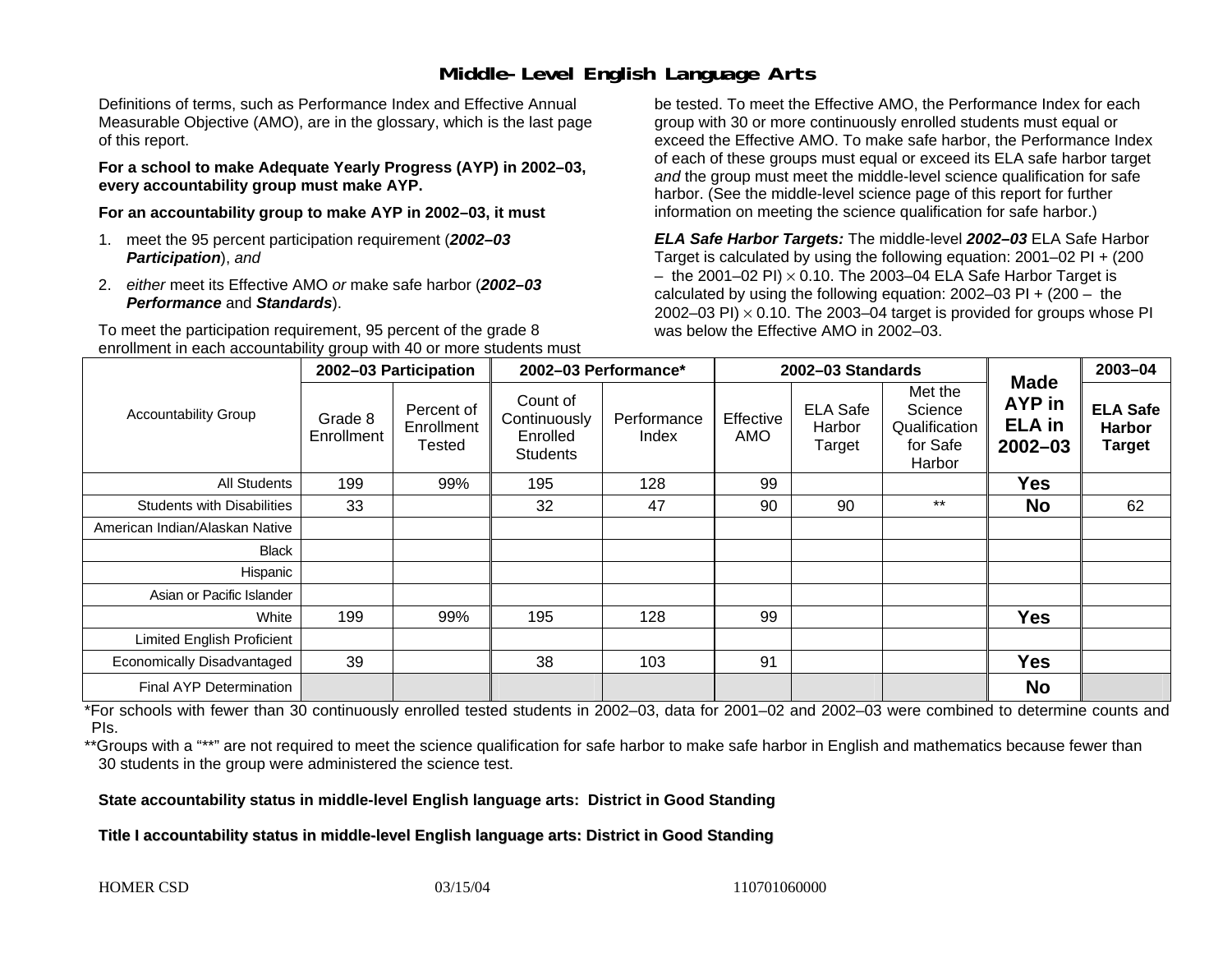### **Middle-Level Mathematics**

Definitions of terms, such as Performance Index and Effective Annual Measurable Objective (AMO), are in the glossary, which is the last page of this report.

**For a school to make Adequate Yearly Progress (AYP) in 2002–03, every accountability group must make AYP.** 

**For an accountability group to make AYP in 2002–03, it must** 

- 1. meet the 95 percent participation requirement (*2002–03 Participation*), *and*
- 2. *either* meet its Effective AMO *or* make safe harbor (*2002–03 Performance* and *Standards*).

To meet the participation requirement, 95 percent of the grade 8 enrollment in each accountability group with 40 or more students must

be tested. To meet the Effective AMO, the Performance Index for each group with 30 or more continuously enrolled students must equal or exceed the Effective AMO. To make safe harbor, the Performance Index of each of these groups must equal or exceed its math safe harbor target *and* the group must meet the middle-level science qualification for safe harbor. (See the middle-level science page of this report for further information on meeting the science qualification for safe harbor.)

*Math Safe Harbor Targets:* The middle-level 2002–03 Math Safe Harbor Target is calculated by using the following equation: 2001–02 PI + (200 – the 2001–02 PI) × 0.10. The 2003–04 Math Safe Harbor Target is calculated by using the following equation: 2002–03 PI + (200  $-$  the 2002–03 PI)  $\times$  0.10. The 2003–04 target is provided for groups whose PI was below the Effective AMO in 2002–03

|                                   | 2002-03 Participation |                                    | 2002-03 Performance*                                    |                      |                  | 2002-03 Standards                    |                                                           | 2003-04                                                       |                                                    |
|-----------------------------------|-----------------------|------------------------------------|---------------------------------------------------------|----------------------|------------------|--------------------------------------|-----------------------------------------------------------|---------------------------------------------------------------|----------------------------------------------------|
| <b>Accountability Group</b>       | Grade 8<br>Enrollment | Percent of<br>Enrollment<br>Tested | Count of<br>Continuously<br>Enrolled<br><b>Students</b> | Performance<br>Index | Effective<br>AMO | <b>Math Safe</b><br>Harbor<br>Target | Met the<br>Science<br>Qualification<br>for Safe<br>Harbor | <b>Made</b><br><b>AYP</b> in<br><b>Math in</b><br>$2002 - 03$ | <b>Math Safe</b><br><b>Harbor</b><br><b>Target</b> |
| <b>All Students</b>               | 199                   | 99%                                | 192                                                     | 134                  | 73               |                                      |                                                           | <b>Yes</b>                                                    |                                                    |
| <b>Students with Disabilities</b> | 33                    |                                    | 32                                                      | 50                   | 64               | 64                                   | $***$                                                     | <b>No</b>                                                     | 65                                                 |
| American Indian/Alaskan Native    |                       |                                    |                                                         |                      |                  |                                      |                                                           |                                                               |                                                    |
| <b>Black</b>                      |                       |                                    |                                                         |                      |                  |                                      |                                                           |                                                               |                                                    |
| Hispanic                          |                       |                                    |                                                         |                      |                  |                                      |                                                           |                                                               |                                                    |
| Asian or Pacific Islander         |                       |                                    |                                                         |                      |                  |                                      |                                                           |                                                               |                                                    |
| White                             | 199                   | 99%                                | 192                                                     | 134                  | 73               |                                      |                                                           | <b>Yes</b>                                                    |                                                    |
| <b>Limited English Proficient</b> |                       |                                    |                                                         |                      |                  |                                      |                                                           |                                                               |                                                    |
| Economically Disadvantaged        | 38                    |                                    | 38                                                      | 118                  | 65               |                                      |                                                           | <b>Yes</b>                                                    |                                                    |
| <b>Final AYP Determination</b>    |                       |                                    |                                                         |                      |                  |                                      |                                                           | <b>No</b>                                                     |                                                    |

\*For schools with fewer than 30 continuously enrolled tested students in 2002–03, data for 2001–02 and 2002–03 were combined to determine counts and PIs.

\*\*Groups with a "\*\*" are not required to meet the science qualification for safe harbor to make safe harbor in English and mathematics because fewer than 30 students in the group were administered the science test.

**State accountability status in middle-level mathematics: District in Good Standing** 

Title I accountability status in middle-level mathematics: District in Good Standing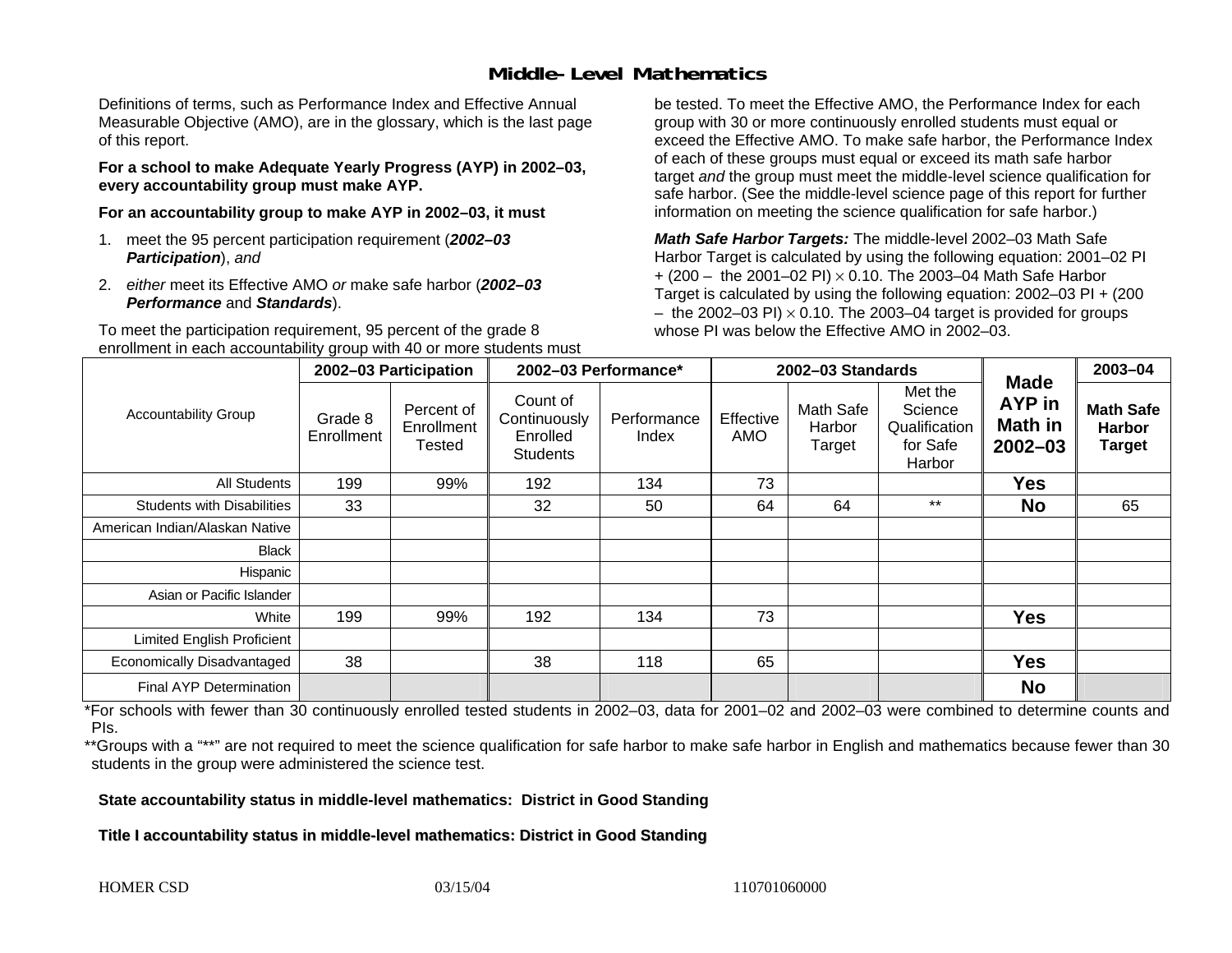### **Middle-Level Science**

Definitions of terms, such as Progress Target and Adequate Yearly Progress (AYP), are in the glossary, which is the last page of this report.

*Made AYP in Science in 2002–03:* For a school to make AYP in science, the Performance Index (PI) for the "All Students" group must equal or exceed the State Science Standard or the Science Progress Target.

*Qualification for Safe Harbor in Middle-Level ELA and Math:* For an accountability group to be considered Qualified for Safe Harbor in

Middle-Level ELA and Math, the PI must equal or exceed the State Science Standard or the Science Progress Target in middle-level science for that group. Groups with fewer than 30 students tested in middle-level science are not subject to this qualification criterion.

*Science Progress Targets:* The middle-level 2002–03 Science Progress Target is calculated by adding one point to the 2001–02 PI. The 2003–04 Science Progress Target is calculated by adding one point to the 2002–03 PI. The 2003–04 target is provided for groups whose PI was below the State Science Standard in 2002–03.

|                                   | 2002-03 Performance*                                    |                      |                              | 2002-03 Standards             |                                             | $2002 - 03$                                                            | 2003-04                       |
|-----------------------------------|---------------------------------------------------------|----------------------|------------------------------|-------------------------------|---------------------------------------------|------------------------------------------------------------------------|-------------------------------|
| <b>Accountability Group</b>       | Count of<br>Continuously<br>Enrolled<br><b>Students</b> | Performance<br>Index | State<br>Science<br>Standard | Science<br>Progress<br>Target | <b>Made AYP</b><br>in Science<br>in 2002-03 | Qualified<br>for Safe<br>Harbor in<br>Middle-<br>Level ELA<br>and Math | Science<br>Progress<br>Target |
| <b>All Students</b>               | 178                                                     | 194                  | 100                          |                               | <b>Yes</b>                                  | Yes                                                                    |                               |
| <b>Students with Disabilities</b> | 21                                                      |                      |                              |                               |                                             |                                                                        |                               |
| American Indian/Alaskan Native    |                                                         |                      |                              |                               |                                             |                                                                        |                               |
| Black                             |                                                         |                      |                              |                               |                                             |                                                                        |                               |
| Hispanic                          |                                                         |                      |                              |                               |                                             |                                                                        |                               |
| Asian or Pacific Islander         |                                                         |                      |                              |                               |                                             |                                                                        |                               |
| White                             | 178                                                     | 194                  | 100                          |                               |                                             | Yes                                                                    |                               |
| <b>Limited English Proficient</b> |                                                         |                      |                              |                               |                                             |                                                                        |                               |
| Economically Disadvantaged        | 33                                                      | 191                  | 100                          |                               |                                             | Yes                                                                    |                               |
| <b>Final AYP Determination</b>    |                                                         |                      |                              |                               | <b>Yes</b>                                  |                                                                        |                               |

\*For schools with fewer than 30 continuously enrolled students in 2002–03, data for 2001–02 and 2002–03 were combined to determine counts and PIs.

**State accountability status in middle-level science: District in Good Standing** 

Title I accountability status in middle-level science: District in Good Standing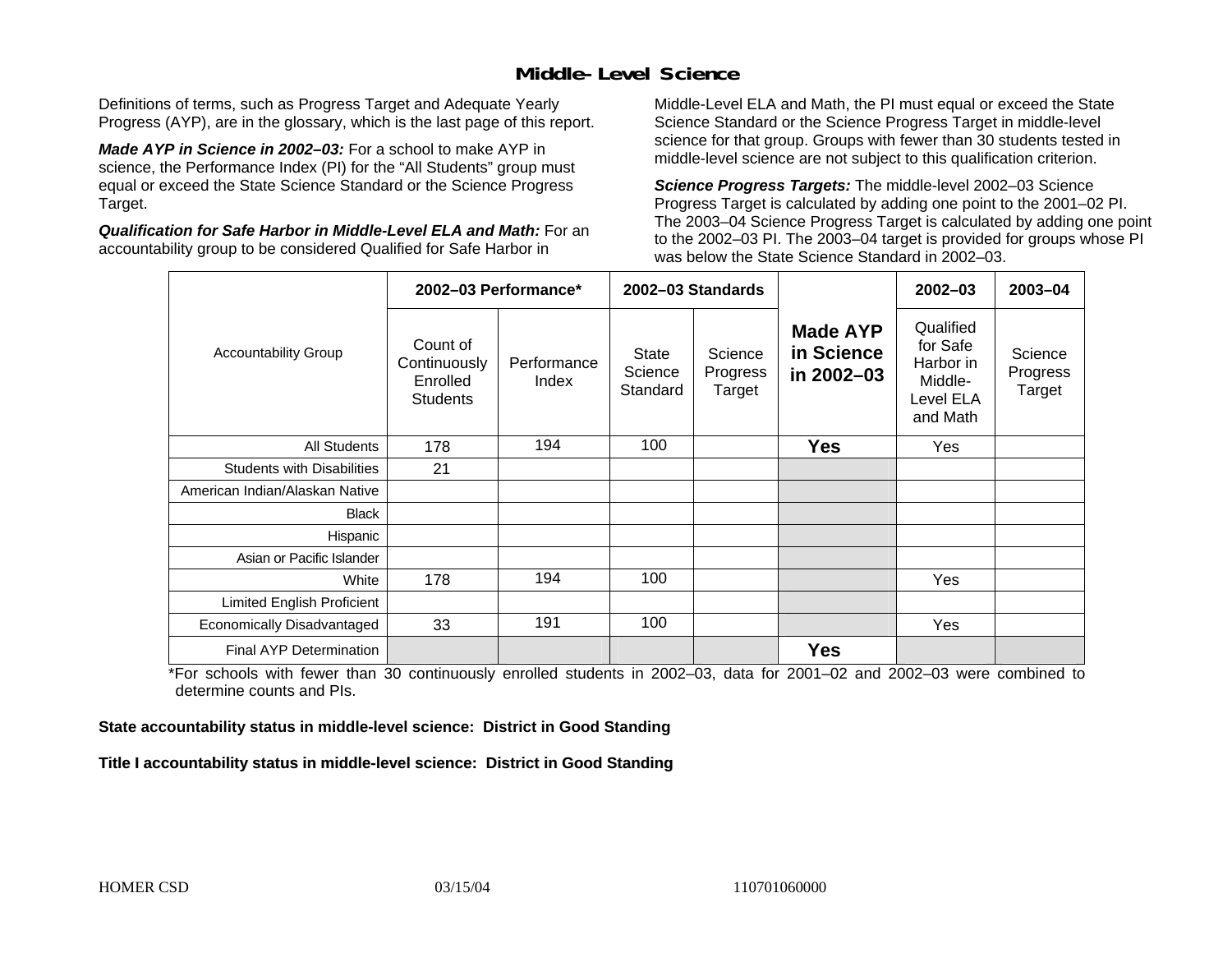### **Secondary-Level English Language Arts**

Definitions of terms, such as Performance Index and Effective Annual Measurable Objective (AMO), are in the glossary, which is the last page of this report.

#### **For a school to make Adequate Yearly Progress (AYP) in 2002–03, every accountability group must make AYP.**

**For an accountability group to make AYP in 2002–03,** it must meet its Effective AMO *or* make safe harbor (*2002–03 Performance* and *Standards*). To meet the Effective AMO, the Performance Index for each group with 30 or more cohort members must equal or exceed the Effective AMO. To make safe harbor, the Performance Index of each of these groups must equal or exceed its ELA safe harbor target *and* the group must meet the graduation-rate qualification for safe harbor. (See the graduation-rate page of this report for further information on meeting the graduation-rate qualification for safe harbor.)

*ELA Safe Harbor Targets:* The secondary-level 2002–03 ELA Safe Harbor Target is calculated by using the following equation: 2001–02 PI + (200 – the 2001–02 PI) <sup>×</sup> 0.10. The 2003–04 ELA Safe Harbor Target is calculated by using the following equation: 2002–03 PI + (200 – the 2002–03 PI)  $\times$  0.10. The 2003–04 target is provided for groups whose PI was below the Effective AMO in 2002–03.

|                                   | 2002-03 Performance*                                        |                      |                  | 2002-03 Standards                   | <b>Made</b>                                                           | 2003-04                                |                                     |
|-----------------------------------|-------------------------------------------------------------|----------------------|------------------|-------------------------------------|-----------------------------------------------------------------------|----------------------------------------|-------------------------------------|
| <b>Accountability Group</b>       | Count of 1999<br>Accountability<br>Cohort<br><b>Members</b> | Performance<br>Index | Effective<br>AMO | <b>ELA Safe</b><br>Harbor<br>Target | Met the<br><b>Graduation-Rate</b><br>Qualification for<br>Safe Harbor | AYP in<br><b>ELA</b> in<br>$2002 - 03$ | <b>ELA Safe</b><br>Harbor<br>Target |
| All Students                      | 213                                                         | 185                  | 134              |                                     | Yes                                                                   | <b>Yes</b>                             |                                     |
| <b>Students with Disabilities</b> | 19                                                          |                      |                  |                                     |                                                                       |                                        |                                     |
| American Indian/Alaskan Native    |                                                             |                      |                  |                                     |                                                                       |                                        |                                     |
| <b>Black</b>                      |                                                             |                      |                  |                                     |                                                                       |                                        |                                     |
| Hispanic                          |                                                             |                      |                  |                                     |                                                                       |                                        |                                     |
| Asian or Pacific Islander         |                                                             |                      |                  |                                     |                                                                       |                                        |                                     |
| White                             | 211                                                         | 186                  | 134              |                                     | Yes                                                                   | <b>Yes</b>                             |                                     |
| Limited English Proficient        |                                                             |                      |                  |                                     |                                                                       |                                        |                                     |
| Economically Disadvantaged        | 14                                                          |                      |                  |                                     |                                                                       |                                        |                                     |
| <b>Final AYP Determination</b>    |                                                             |                      |                  |                                     |                                                                       | <b>Yes</b>                             |                                     |

\*For schools with fewer than thirty 1999 accountability cohort members, 1998 and 1999 cohort data were combined to determine counts and PIs.

\*\*Groups with a "\*\*" are not required to meet the graduation-rate qualification for safe harbor, because fewer than 30 members in the 1998 graduation-rate cohort were in those groups.

**State accountability status in secondary-level English language arts: District in Good Standing** 

Title I accountability status in secondary-level English language arts: District in Good Standing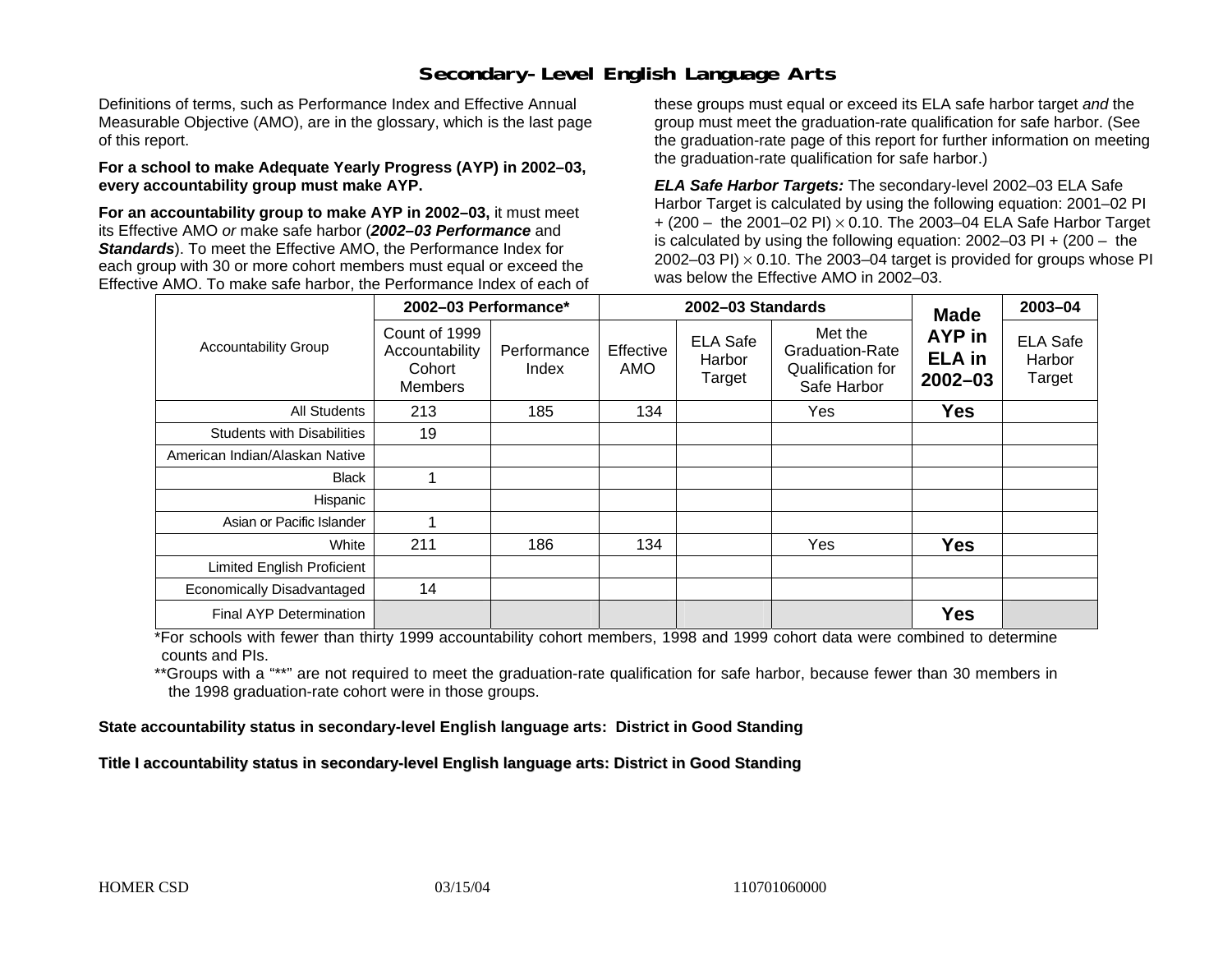### **Secondary-Level Mathematics**

Definitions of terms, such as Performance Index and Effective Annual Measurable Objective (AMO), are in the glossary, which is the last page of this report.

#### **For a school to make Adequate Yearly Progress (AYP) in 2002–03, every accountability group must make AYP.**

**For an accountability group to make AYP in 2002–03,** it must meet its Effective AMO *or* make safe harbor (*2002–03 Performance* and *Standards*). To meet the Effective AMO, the Performance Index for each group with 30 or more cohort members must equal or exceed the Effective AMO. To make safe harbor, the Performance Index of each of these groups must equal or exceed its math safe harbor target *and* the group must meet the graduation-rate qualification for safe harbor. (See the graduation-rate page of this report for further information on meeting the graduation-rate qualification for safe harbor.)

*Math Safe Harbor Targets:* The secondary-level 2002–03 Math Safe Harbor Target is calculated by using the following equation: 2001–02 PI + (200 – the 2001–02 PI) × 0.10. The 2003–04 Math Safe Harbor Target is calculated by using the following equation: 2002–03 PI + (200  $-$  the 2002–03 PI)  $\times$  0.10. The 2003–04 target is provided for groups whose PI was below the Effective AMO in 2002–03.

|                                   | 2002-03 Performance*                                        |                      |                  | 2002-03 Standards             | <b>Made</b>                                                    | 2003-04                          |                               |
|-----------------------------------|-------------------------------------------------------------|----------------------|------------------|-------------------------------|----------------------------------------------------------------|----------------------------------|-------------------------------|
| <b>Accountability Group</b>       | Count of 1999<br>Accountability<br>Cohort<br><b>Members</b> | Performance<br>Index | Effective<br>AMO | Math Safe<br>Harbor<br>Target | Met the<br>Graduation-Rate<br>Qualification for<br>Safe Harbor | AYP in<br>Math in<br>$2002 - 03$ | Math Safe<br>Harbor<br>Target |
| <b>All Students</b>               | 213                                                         | 176                  | 124              |                               | Yes                                                            | Yes                              |                               |
| <b>Students with Disabilities</b> | 19                                                          |                      |                  |                               |                                                                |                                  |                               |
| American Indian/Alaskan Native    |                                                             |                      |                  |                               |                                                                |                                  |                               |
| <b>Black</b>                      |                                                             |                      |                  |                               |                                                                |                                  |                               |
| Hispanic                          |                                                             |                      |                  |                               |                                                                |                                  |                               |
| Asian or Pacific Islander         |                                                             |                      |                  |                               |                                                                |                                  |                               |
| White                             | 211                                                         | 175                  | 124              |                               | Yes                                                            | <b>Yes</b>                       |                               |
| Limited English Proficient        |                                                             |                      |                  |                               |                                                                |                                  |                               |
| Economically Disadvantaged        | 14                                                          |                      |                  |                               |                                                                |                                  |                               |
| Final AYP Determination           |                                                             |                      |                  |                               |                                                                | <b>Yes</b>                       |                               |

\*For schools with fewer than thirty 1999 accountability cohort members, 1998 and 1999 cohort data were combined to determine counts and PIs.

\*\*Groups with a "\*\*" are not required to meet the graduation-rate qualification for safe harbor, because fewer than 30 members in the 1998 graduation-rate cohort were in those groups.

**State accountability status in secondary-level mathematics: District in Good Standing** 

Title I accountability status in secondary-level mathematics: District in Good Standing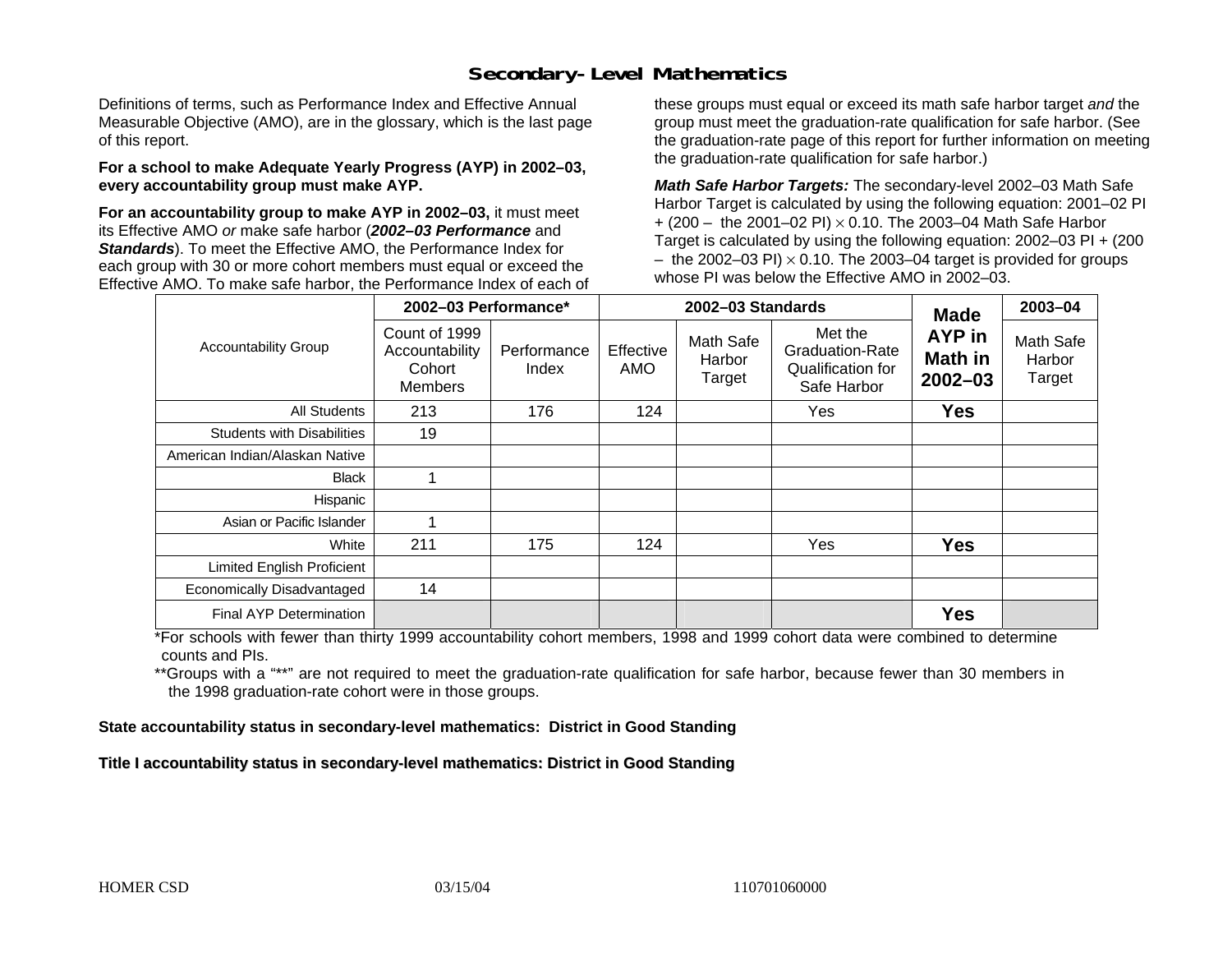### **Graduation Rate**

Definitions of terms, such as Progress Target and Adequate Yearly Progress (AYP), are in the glossary, which is the last page of this report.

*Made AYP in Graduation Rate in 2002–03:* For a school to make AYP in graduation rate, the Percent Earning a Local Diploma by August 31, 2002 for the "All Students" group must equal or exceed the Graduation-Rate Standard or the Graduation-Rate Progress Target.

*Qualification for Safe Harbor in Secondary-Level ELA and Math:* For an accountability group to be considered Qualified for Safe Harbor in Secondary-Level ELA and Math, the Percent Earning a Local Diploma

by August 31, 2002 must equal or exceed the Graduation-Rate Standard or the Graduation-Rate Progress Target for that group.

*Graduation-Rate Progress Targets:* The 2002–03 Graduation-Rate Progress Target is calculated by adding one point to the Percent Earning a Local Diploma by June 30, 2002. The 2003–04 Graduation-Rate Target is calculated by adding one point to the Percent Earning a Local Diploma by August 31, 2002. This target is provided for each group whose Percent Earning a Local Diploma by August 31, 2002 is below the Graduation-Rate Standard in 2002–03. Groups with fewer than 30 cohort members are not subject to this criterion.

|                                   |                                                                         | 2002-03 Performance                                      |                                 | 2002-03 Standards                         |                                                                             | $2002 - 03$                                                               | 2003-04                                   |
|-----------------------------------|-------------------------------------------------------------------------|----------------------------------------------------------|---------------------------------|-------------------------------------------|-----------------------------------------------------------------------------|---------------------------------------------------------------------------|-------------------------------------------|
| <b>Accountability Group</b>       | Count of<br>1998<br>Graduation-<br><b>Rate Cohort</b><br><b>Members</b> | Percent Earning a<br>Local Diploma by<br>August 31, 2002 | Graduation-<br>Rate<br>Standard | Graduation-<br>Rate<br>Progress<br>Target | <b>Made AYP</b><br>in<br><b>Graduation</b><br><b>Rate in</b><br>$2002 - 03$ | Qualified<br>for Safe<br>Harbor in<br>Secondary-<br>Level ELA<br>and Math | Graduation-<br>Rate<br>Progress<br>Target |
| All Students                      | 186                                                                     | 89                                                       | 55                              |                                           | Yes                                                                         | Yes                                                                       |                                           |
| <b>Students with Disabilities</b> | 22                                                                      |                                                          |                                 |                                           |                                                                             |                                                                           |                                           |
| American Indian/Alaskan Native    |                                                                         |                                                          |                                 |                                           |                                                                             |                                                                           |                                           |
| <b>Black</b>                      |                                                                         |                                                          |                                 |                                           |                                                                             |                                                                           |                                           |
| Hispanic                          |                                                                         |                                                          |                                 |                                           |                                                                             |                                                                           |                                           |
| Asian or Pacific Islander         |                                                                         |                                                          |                                 |                                           |                                                                             |                                                                           |                                           |
| White                             | 185                                                                     | 89                                                       | 55                              |                                           |                                                                             | Yes                                                                       |                                           |
| Limited English Proficient        |                                                                         |                                                          |                                 |                                           |                                                                             |                                                                           |                                           |
| Economically Disadvantaged        | 12                                                                      |                                                          |                                 |                                           |                                                                             |                                                                           |                                           |
| <b>Final AYP Determination</b>    |                                                                         |                                                          |                                 |                                           | Yes                                                                         |                                                                           |                                           |

#### **State accountability status for graduation rate: District in Good Standing**

Title I accountability status for graduation rate: District in Good Standing